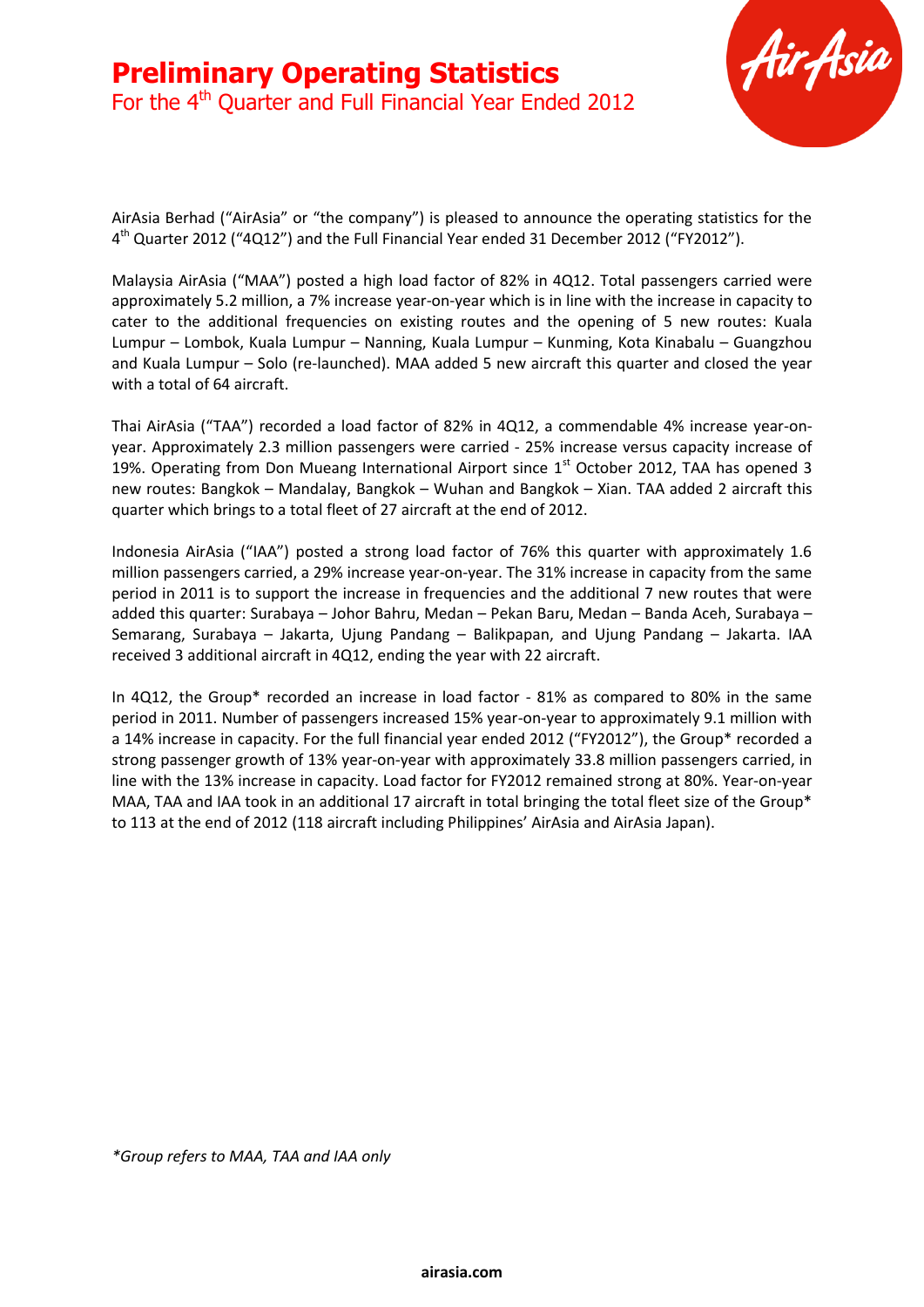For the 4<sup>th</sup> Quarter and Full Financial Year Ended 2012



#### **Malaysia**

#### **4 th Quarter 2012 Operating Statistics**

|                                         | <b>OCT - DEC 2012</b> |           |               |
|-----------------------------------------|-----------------------|-----------|---------------|
| <b>Malaysia AirAsia</b>                 | 2012                  | 2011      | <b>Change</b> |
| Passenger Carried <sup>1</sup>          | 5,205,886             | 4,854,674 | 7%            |
| Capacity <sup>2</sup>                   | 6,342,300             | 5,946,120 | 7%            |
| Load Factor $(\%)^3$                    | 82                    | 82        |               |
|                                         |                       |           |               |
| ASK $(mil)^4$                           | 7,357                 | 6,775     | 9%            |
| RPK $(mil)^5$                           | 6,059                 | 5,620     | 8%            |
|                                         |                       |           |               |
| Number of stages <sup>6</sup>           | 35,235                | 33,034    | 7%            |
| Average stage length (km)               | 1,160                 | 1,140     | 2%            |
| Size of fleet at month end <sup>7</sup> | 64                    | 57        |               |

# **Full Year 2012 Operating Statistics**

|                                         | <b>JAN - DEC 2012</b> |            |               |
|-----------------------------------------|-----------------------|------------|---------------|
| <b>Malaysia AirAsia</b>                 | 2012                  | 2011       | <b>Change</b> |
| Passenger Carried <sup>1</sup>          | 19,678,576            | 17,986,558 | 9%            |
| Capacity <sup>2</sup>                   | 24,751,800            | 22,474,620 | 10%           |
| Load Factor $(\%)^3$                    | 80                    | 80         |               |
| $ASK$ (mil) <sup>4</sup>                | 28,379                | 26,074     | 9%            |
| RPK $(mil)^5$                           | 22,731                | 21,037     | 8%            |
| Number of stages <sup>6</sup>           | 137,510               | 124,853    | 10%           |
| Average stage length (km)               | 1,148                 | 1,162      | $-1%$         |
| Size of fleet at month end <sup>7</sup> | 64                    | 57         | 7             |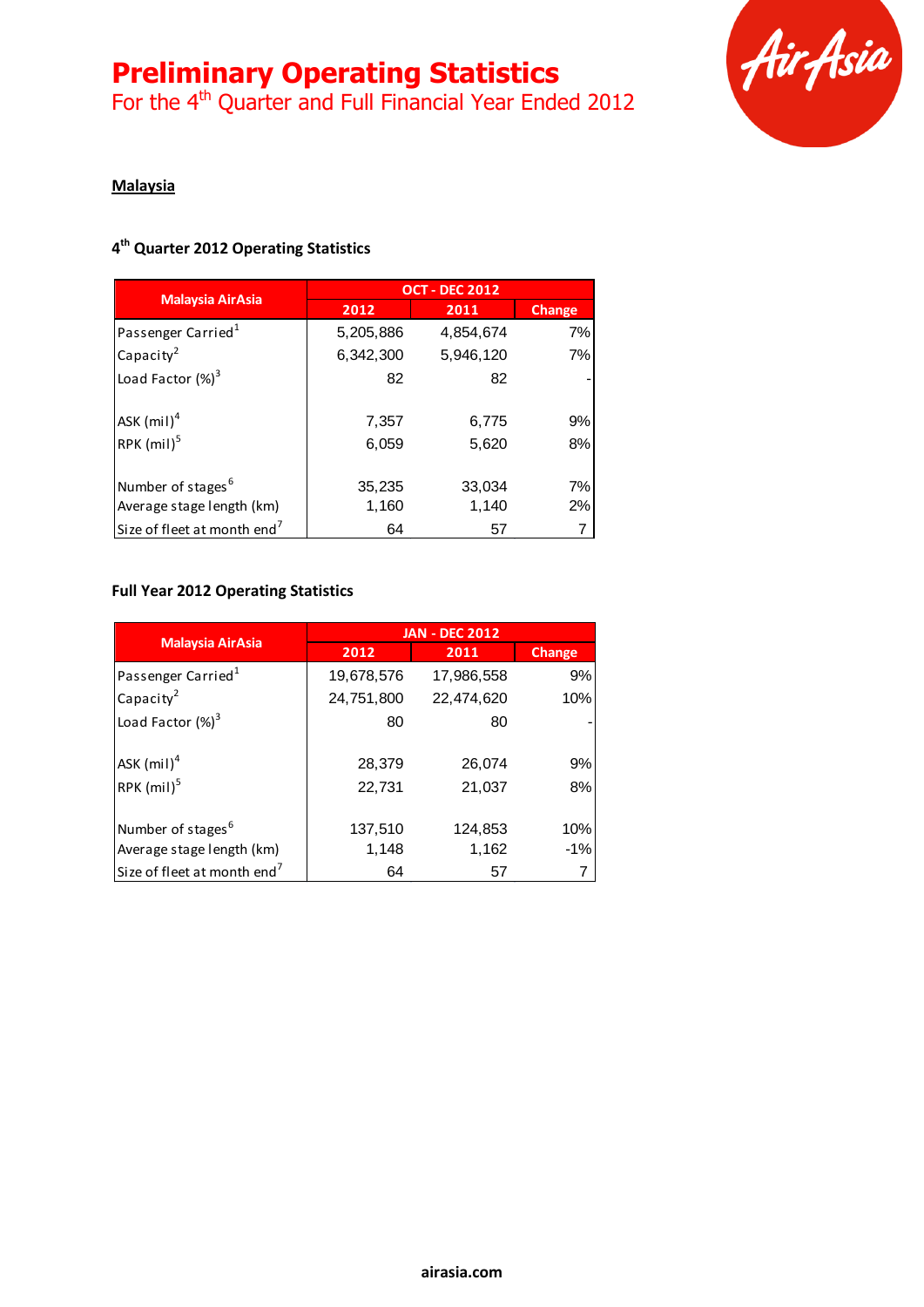For the 4<sup>th</sup> Quarter and Full Financial Year Ended 2012



#### **Thailand**

## **4 th Quarter 2012 Operating Statistics**

| <b>Thai AirAsia</b>                     | <b>OCT - DEC 2012</b> |           |               |
|-----------------------------------------|-----------------------|-----------|---------------|
|                                         | 2012                  | 2011      | <b>Change</b> |
| Passenger Carried <sup>1</sup>          | 2,272,368             | 1,820,827 | 25%           |
| Capacity <sup>2</sup>                   | 2,777,760             | 2,325,240 | 19%           |
| Load Factor (%) <sup>3</sup>            | 82                    | 78        | 4%            |
|                                         |                       |           |               |
| ASK $(mil)^4$                           | 2,801                 | 2,433     | 15%           |
| RPK $(mil)^5$                           | 2,321                 | 1,895     | 22%           |
|                                         |                       |           |               |
| Number of stages <sup>6</sup>           | 15,432                | 12,918    | 19%           |
| Average stage length (km)               | 1,009                 | 1,046     | $-4%$         |
| Size of fleet at month end <sup>7</sup> | 27                    | 22        | 5             |

## **Full Year 2012 Operating Statistics**

| <b>Thai AirAsia</b>                     | <b>JAN - DEC 2012</b> |           |               |
|-----------------------------------------|-----------------------|-----------|---------------|
|                                         | 2012                  | 2011      | <b>Change</b> |
| Passenger Carried <sup>1</sup>          | 8,300,892             | 6,863,467 | 21%           |
| Capacity $^2$                           | 10,092,060            | 8,564,220 | 18%           |
| Load Factor (%) <sup>3</sup>            | 82                    | 80        | 2%            |
|                                         |                       |           |               |
| ASK $(mil)^4$                           | 10,499                | 9,199     | 14%           |
| RPK $(mil)^5$                           | 8,618                 | 7,389     | 17%           |
|                                         |                       |           |               |
| Number of stages <sup>6</sup>           | 56,067                | 47,579    | 18%           |
| Average stage length (km)               | 1,040                 | 1,074     | $-3%$         |
| Size of fleet at month end <sup>7</sup> | 27                    | 22        | 5             |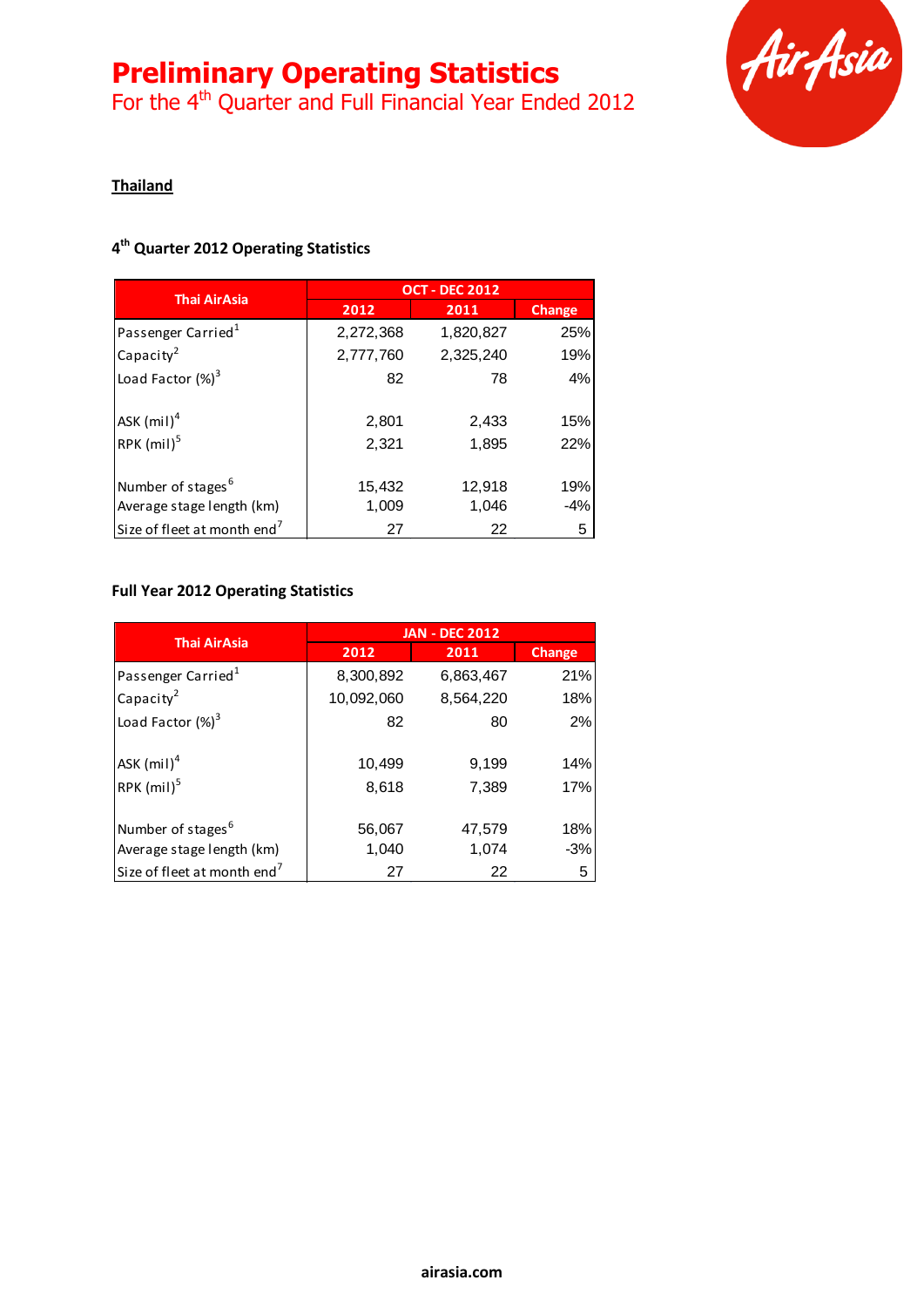For the 4<sup>th</sup> Quarter and Full Financial Year Ended 2012



#### **Indonesia**

## **4 th Quarter 2012 Operating Statistics**

| <b>Indonesia AirAsia</b>                | <b>OCT - DEC 2012</b> |           |               |
|-----------------------------------------|-----------------------|-----------|---------------|
|                                         | 2012                  | 2011      | <b>Change</b> |
| Passenger Carried <sup>1</sup>          | 1,613,423             | 1,255,019 | 29%           |
| Capacity <sup>2</sup>                   | 2,134,440             | 1,629,304 | 31%           |
| Load Factor (%) <sup>3</sup>            | 76                    | 77        | $-1\%$        |
| ASK $(mil)^4$                           | 2,440                 | 2,134     | 14%           |
| RPK $(mil)^5$                           | 1,830                 | 1,650     | 11%           |
| Number of stages <sup>6</sup>           | 11,858                | 9,094     | 30%           |
| Average stage length (km)               | 1,224                 | 1,315     | $-7%$         |
| Size of fleet at month end <sup>7</sup> | 22                    | 17        | 5             |

# **Full Year 2012 Operating Statistics**

| <b>Indonesia AirAsia</b>                | <b>JAN - DEC 2012</b> |           |               |
|-----------------------------------------|-----------------------|-----------|---------------|
|                                         | 2012                  | 2011      | <b>Change</b> |
| Passenger Carried <sup>1</sup>          | 5,847,119             | 5,009,924 | 17%           |
| Capacity <sup>2</sup>                   | 7,579,260             | 6,466,852 | 17%           |
| Load Factor $(\%)^3$                    | 77                    | 77        |               |
| $ASK$ (mil) <sup>4</sup>                | 9,152                 | 8,667     | 6%            |
| RPK $(mil)^5$                           | 7,012                 | 6,664     | 5%            |
| Number of stages <sup>6</sup>           | 42,142                | 36,653    | 15%           |
| Average stage length (km)               | 1,238                 | 1,345     | $-8%$         |
| Size of fleet at month end <sup>7</sup> | 22                    | 17        | 5             |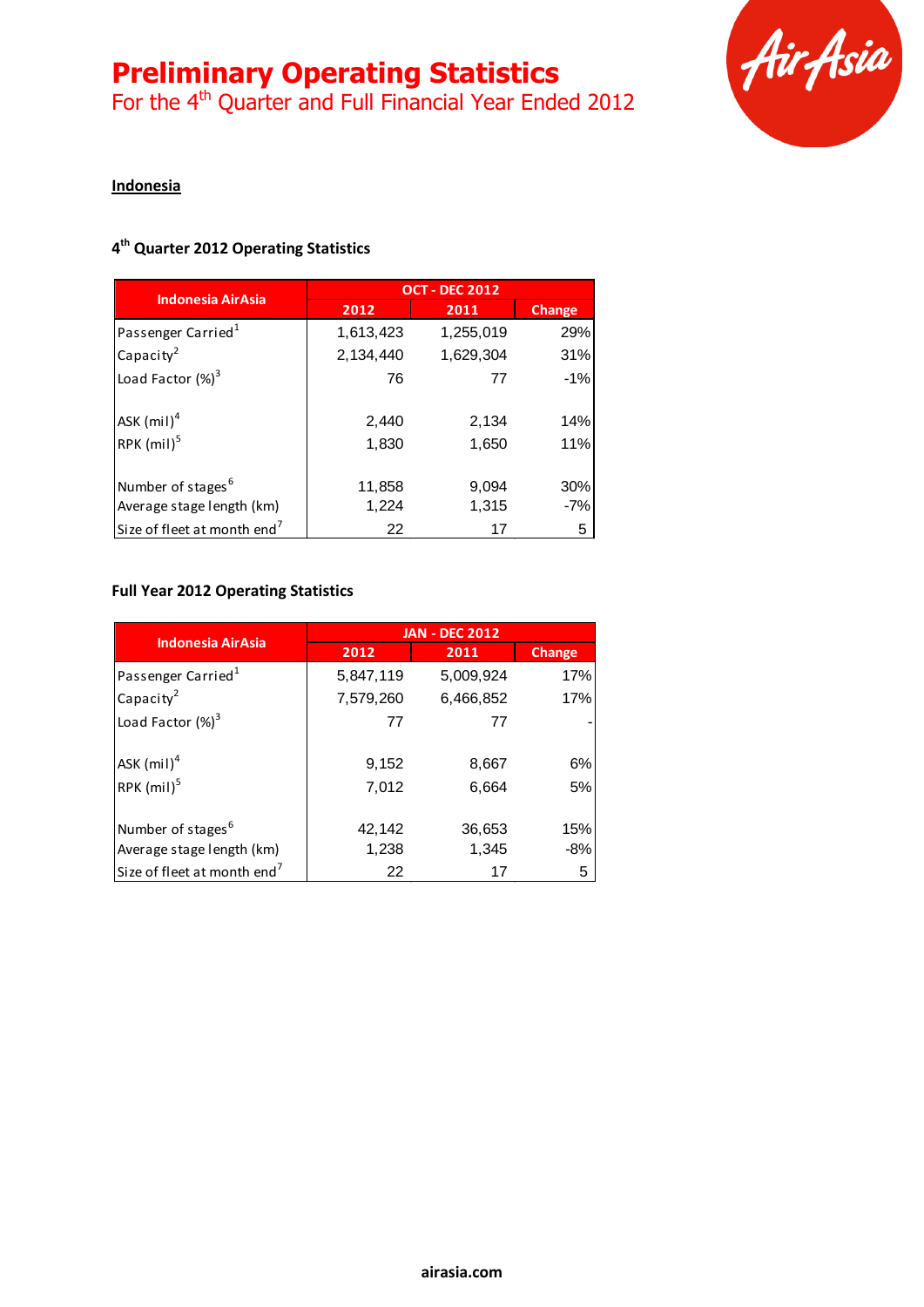# **Preliminary Operating Statistics**

For the 4<sup>th</sup> Quarter and Full Financial Year Ended 2012



#### **Group**

#### **4 th Quarter 2012 Operating Statistics**

|                                         | <b>OCT - DEC 2012</b> |           |               |
|-----------------------------------------|-----------------------|-----------|---------------|
| <b>Group</b>                            | 2012                  | 2011      | <b>Change</b> |
| Passenger Carried <sup>1</sup>          | 9,091,677             | 7,930,520 | 15%           |
| Capacity <sup>2</sup>                   | 11,254,500            | 9,900,664 | 14%           |
| Load Factor (%) <sup>3</sup>            | 81                    | 80        | $1\%$         |
|                                         |                       |           |               |
| ASK $(mil)^4$                           | 12,598                | 11,342    | 11%           |
| RPK $(mil)^5$                           | 10,210                | 9,171     | 11%           |
|                                         |                       |           |               |
| Number of stages <sup>6</sup>           | 62,525                | 55,046    | 14%           |
| Average stage length (km)               | 1,131                 | 1,167     | $-3%$         |
| Size of fleet at month end <sup>7</sup> | $113*$                | 96        | 17            |

## **Full Year 2012 Operating Statistics**

|                                         | <b>JAN - DEC 2012</b> |            |               |
|-----------------------------------------|-----------------------|------------|---------------|
| <b>Group</b>                            | 2012                  | 2011       | <b>Change</b> |
| Passenger Carried <sup>1</sup>          | 33,826,578            | 29,859,949 | 13%           |
| Capacity <sup>2</sup>                   | 42,423,120            | 37,505,692 | 13%           |
| Load Factor $(\%)^3$                    | 80                    | 80         |               |
| ASK $(mil)^4$                           | 48,030                | 43,940     | 9%            |
| RPK $(mil)^5$                           | 38,361                | 35,091     | 9%            |
| Number of stages <sup>6</sup>           | 235,719               | 209,085    | 13%           |
| Average stage length (km)               | 1,142                 | 1,196      | $-4%$         |
| Size of fleet at month end <sup>7</sup> | $113*$                | 96         | 17            |

*\*118 including Philippines' AirAsia and AirAsia Japan*